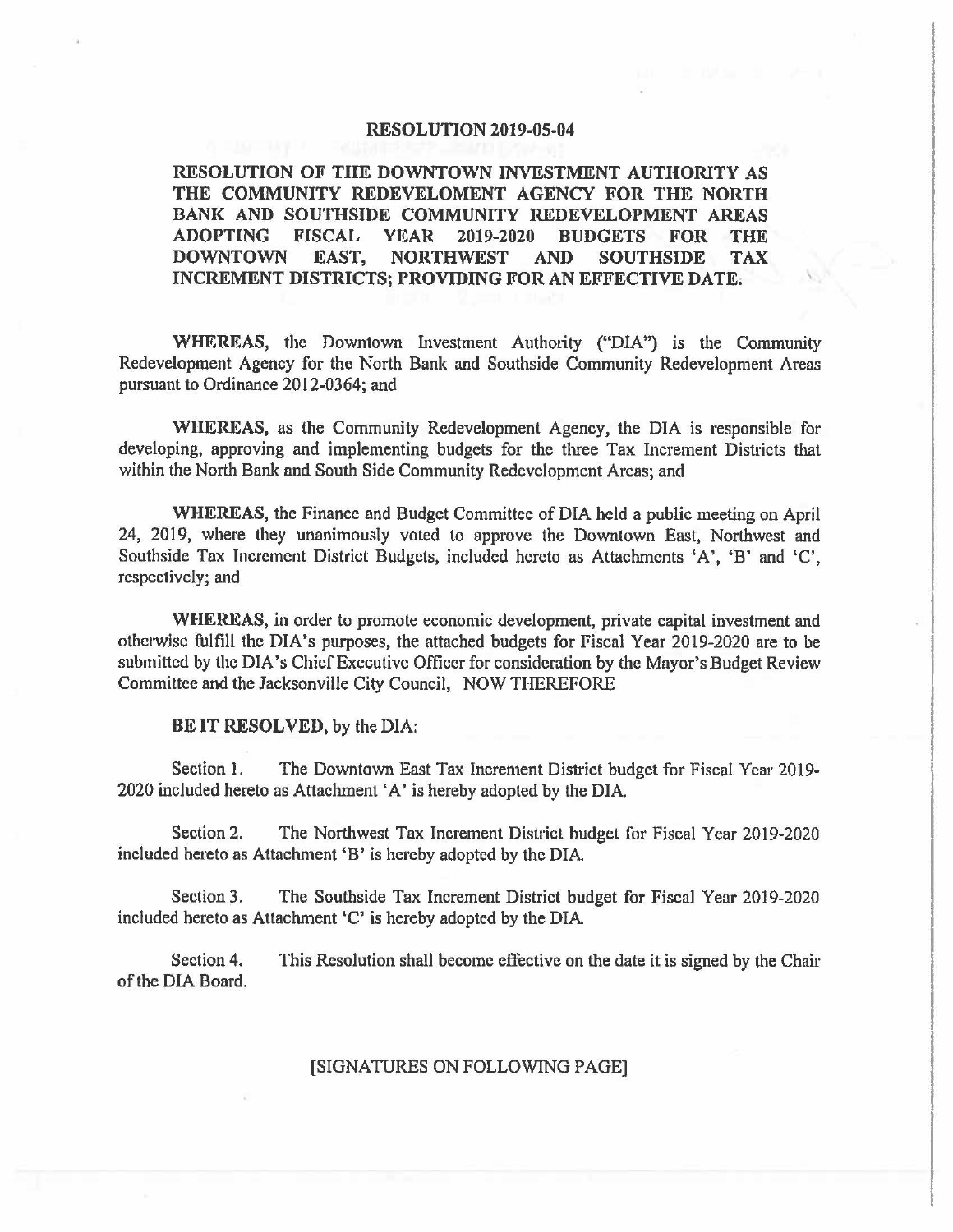RESOLUTION 2019-05-04 PAGE 2 OF 2

as.

#### WITNESS: **DOWNTOWN INVESTMENT AUTHORITY**

*C -c...-~-*

Craig Gibbs, Vice Chairman Date

VOTE: In Favor:  $\begin{array}{ccc} \mathcal{B} & \mathcal{O} \end{array}$  Opposed:  $\begin{array}{ccc} \mathcal{O} & \mathcal{A} \end{array}$  Abstained:  $\begin{array}{ccc} \mathcal{O} & \mathcal{O} \end{array}$ 

(C ) was to all a communicated to a communicate of the monopole of the monopole of the monopole of the monopole of the monopole of the monopole of the monopole of the monopole of the monopole of the monopole of the monopol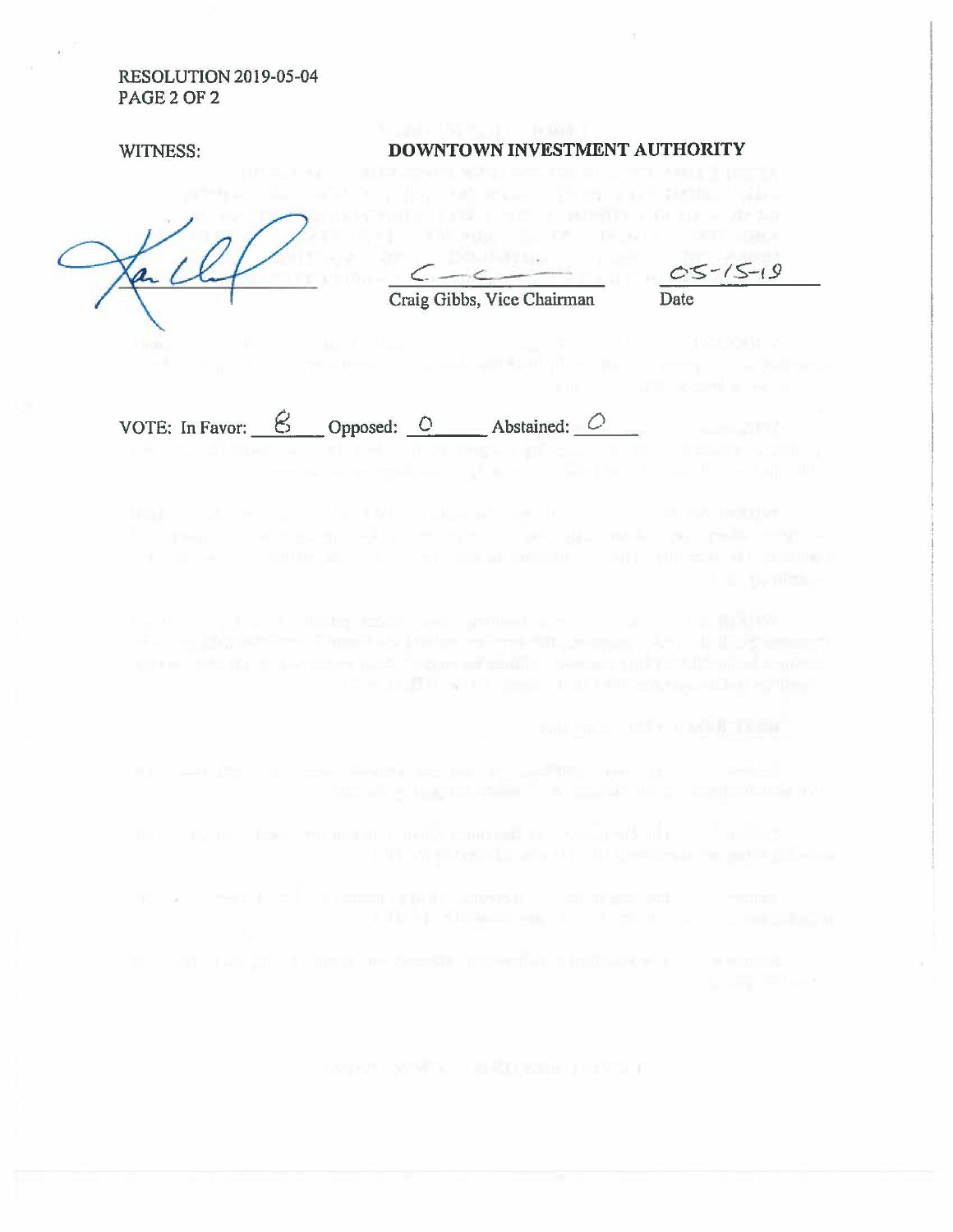

### **MEMORANDUM**

| TO:             | The Downtown Investment Authority Governing Board                                                                               |
|-----------------|---------------------------------------------------------------------------------------------------------------------------------|
| <b>THROUGH:</b> | Jim Bailey, Chair                                                                                                               |
| <b>FROM:</b>    | Todd Froats, Chair, DIA Finance & Budget Committee<br>Brian Hughes, Mayor's Chief of Staff, Interim DIA Chief Executive Officer |
| RE:             | Resolution 2019-05-04: DIA 2019-2020 Tax Increment District Budgets                                                             |
| DATE:           | May 15, 2019                                                                                                                    |

Attached please find Resolution 2019-05-04, adopting DIA's FY 2019-2020 Tax Increment District Budgets. The budgets, as shown, were adopted by the Finance and Budget Committee on April 24<sup>th</sup>. The following summarizes the three (3) Tax Increment District Budgets:

### **Budgets**

|               | FY 2018-2019 | FY 2019-2020   |
|---------------|--------------|----------------|
| Downtown East | \$5,692,310  | \$3,964,742*   |
| Northwest     | \$5,210,436  | \$5,210,436**  |
| Southside     | \$4,256,079  | $$4,256,079**$ |

**\***The Carling bond payment by DIA of \$2,174,385 ends FY 2018-2019. The Downtown East TID borrowed from the Northwest TID to cover a portion of this debt service. This Northwest TID transfer was accounted for as Revenue for the east. With this debt no longer an expense, there is a corresponding decrease in revenue.

\*\*Assumed flat for budgeting purposes. Actual TID Revenue to be brought before the DIA Board in a revised budget in July or August.

### **Solvent**

All three (3) Tax Increment Districts are projected to have revenues in excess of their obligations. Therefore, there will be no need to (a) borrow from the general fund to cover obligations, or (b) transfer funds from one Tax Increment District to another.

### **Marketing and Promotions**

The budget funds an increased focus on DIA messaging and outreach to the development and investment community, and is companion to the proposed Communications Coordinator position within the Administrative Budget. This is not a duplicative effort of Downtown Vision Inc., as we have different intended audiences.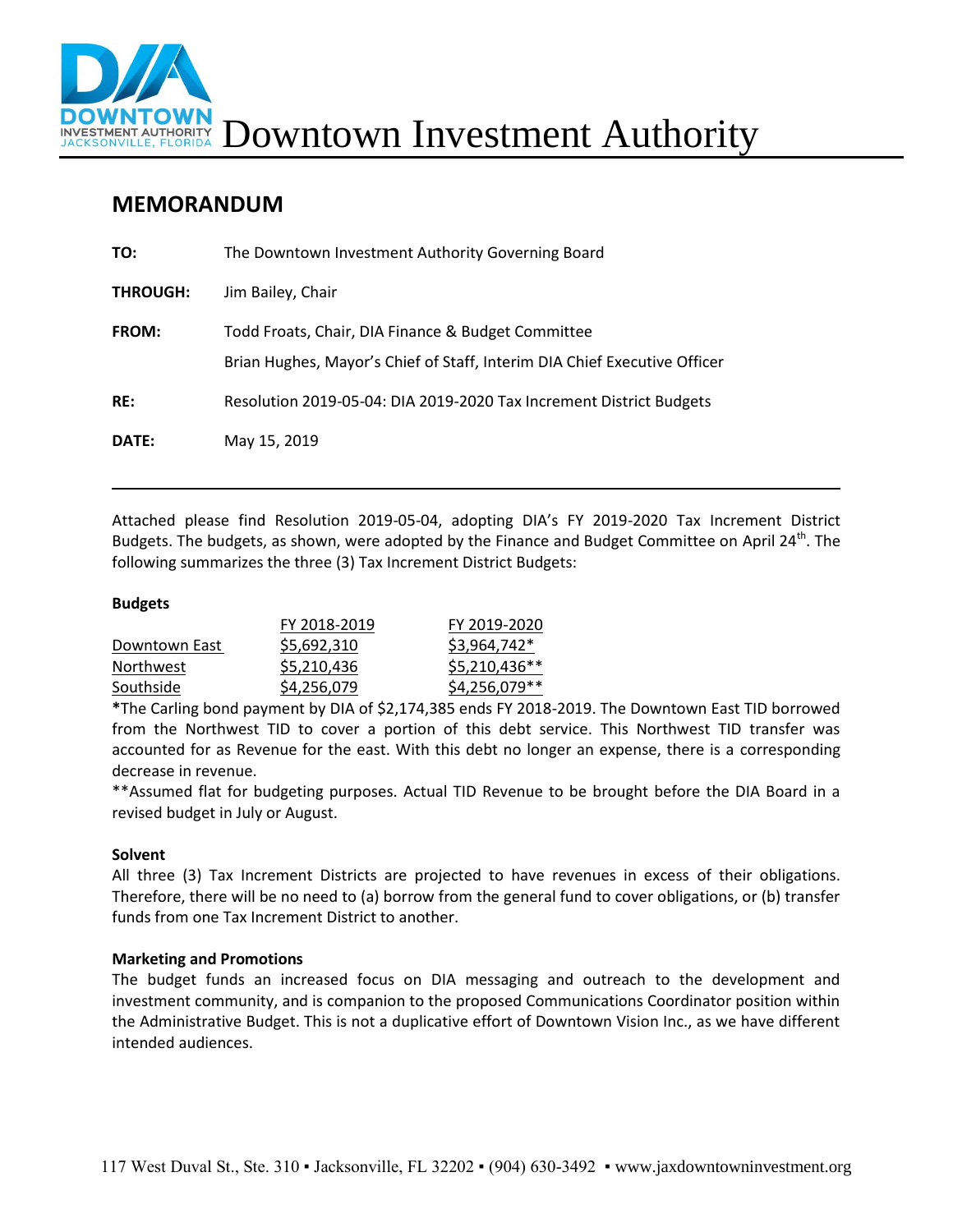### RESOLUTION 2019-05-04 MEMORANDUM PAGE 2 OF 2

### **Parks**

As Downtown develops further with residential, a need for a focused strategy on creating and investing in our Downtown parks is warranted. Therefore, the funding of a Downtown Parks Master Plan is proposed.

### **Capital Projects & Loans**

The proposed budgets have increased funding for capital projects, waterfront activation and loans.

*Attachments: Resolution 2019-05-04 Fiscal Year 2019-2020 Tax Increment Budgets*

**Note: In August, Fiscal Year 2018-2019 and Fiscal Year 2019-2020 budgets are brought back to the Board, reflective of actual and project ad valorem tax revenues and REV Grant expenses.**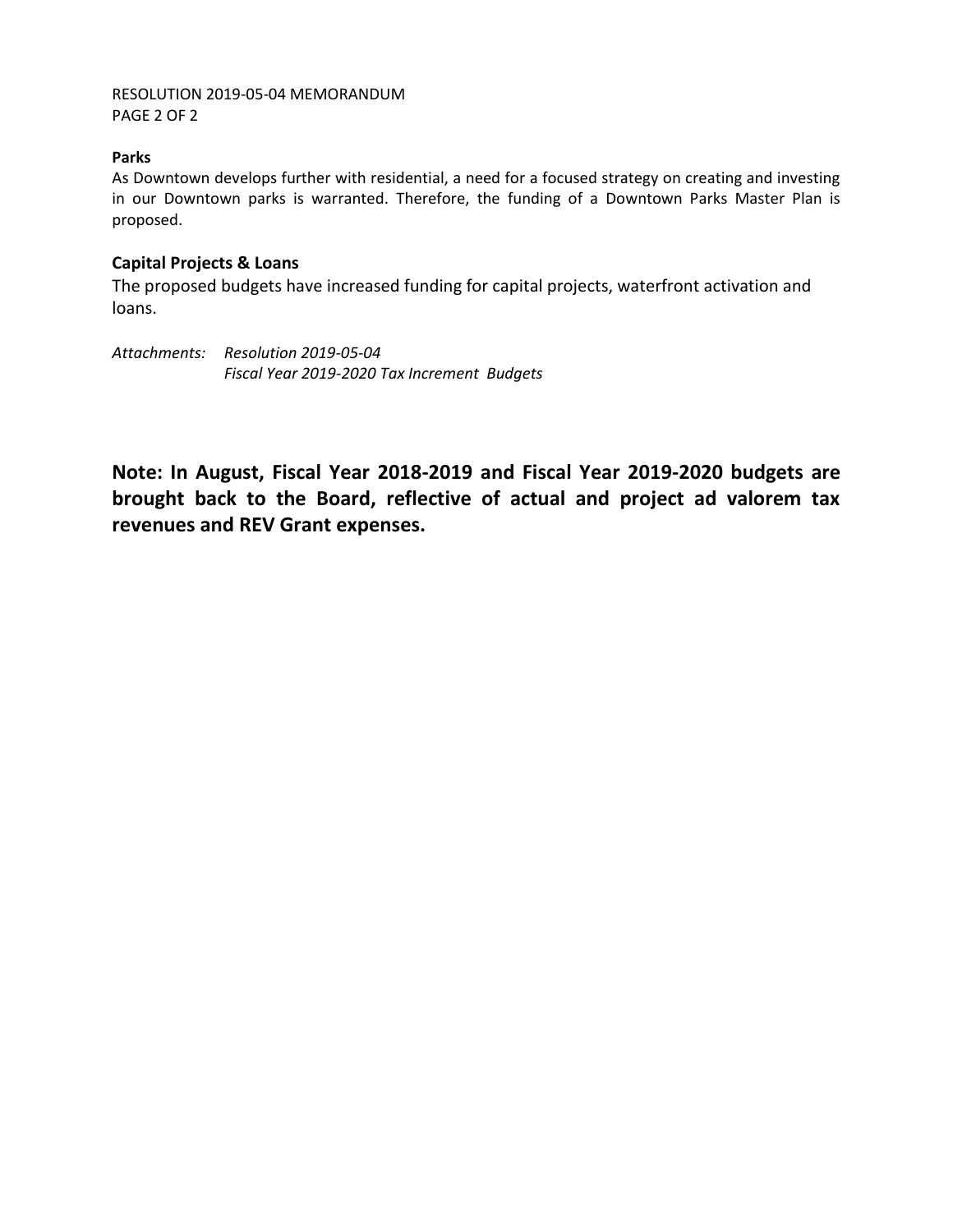# ATTACHMENT A

# DOWNTOWN EAST

# TAX INCREMENT BUDGET FY 19-20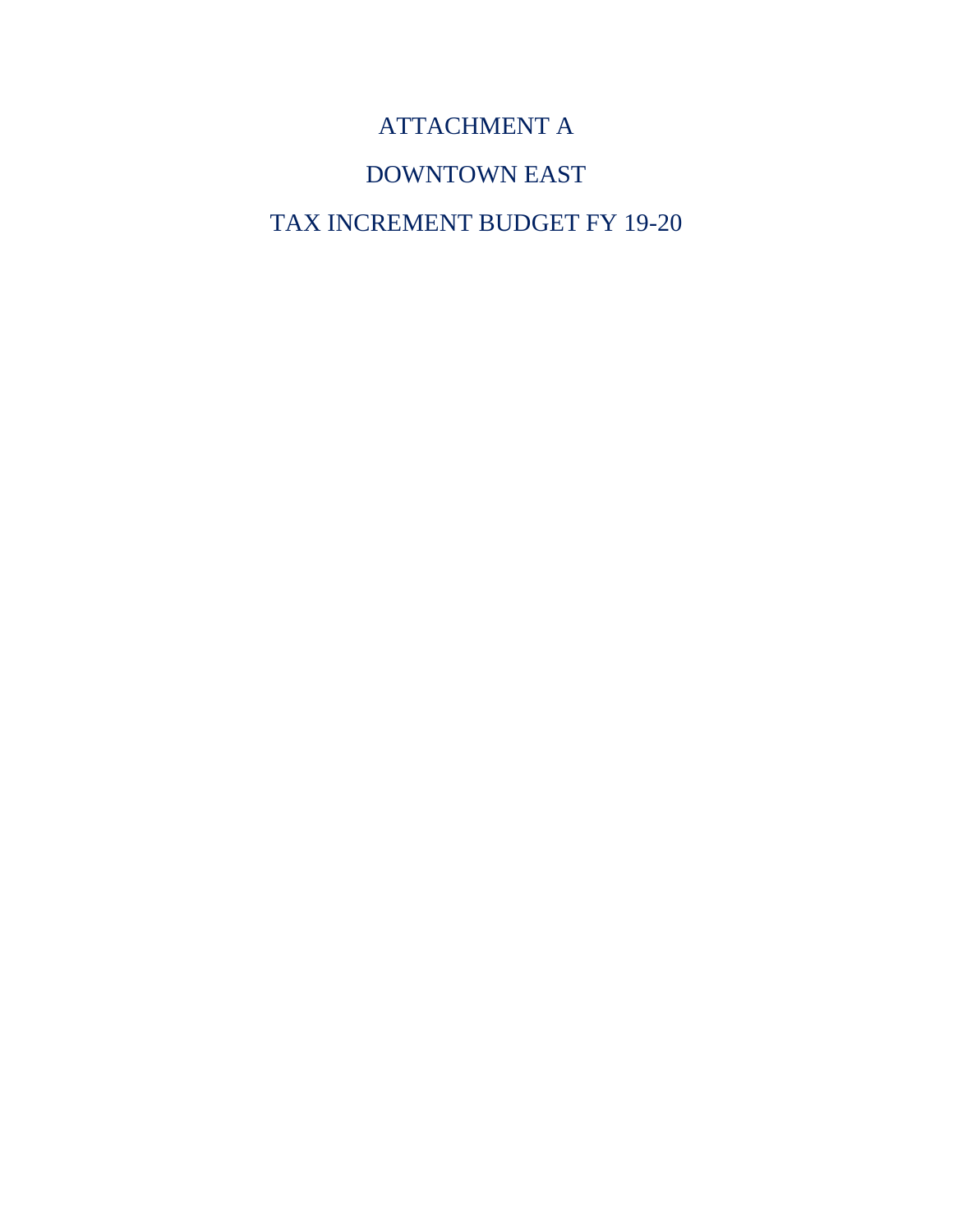#### DOWNTOWN EAST TID BUDGET FY 19‐20 MAY 15, 2015

| Line           | <b>Downtown East TID</b>                             | (SF 181)                                                         | FY19 Budget | <b>FY20 Proposed</b> | <b>Expiration</b> |
|----------------|------------------------------------------------------|------------------------------------------------------------------|-------------|----------------------|-------------------|
|                |                                                      |                                                                  |             |                      |                   |
| $\overline{c}$ | Revenue                                              |                                                                  |             |                      |                   |
| 3              |                                                      | 31101 Ad Valorem Taxes                                           | \$2,863,008 | \$2,863,008          | 2044              |
| 4              | Misc. Revenue                                        |                                                                  |             |                      |                   |
| 5              |                                                      | JXSF181 36907 Debt Repayment (Lynch / 11E) Principle & Interest  | \$595,247   | \$595,247            | 2023              |
| 6              |                                                      | JXSF181 36968 Debt Repayment (Carling Loan) Principle & Interest | \$506,487   | \$506,487            | 2023              |
|                | 7 Transfers From Other Funds                         |                                                                  |             |                      |                   |
| 8              |                                                      | 38191 Transfer from NW TID (SF183)                               | \$1,727,568 | \$0                  |                   |
| 9              |                                                      | 38192 Transfers From General Fund (Loan)                         | \$0         | \$0                  |                   |
| 10             |                                                      | 38901 Transfers from Fund Balance                                | \$0         | \$0                  |                   |
|                | 11 Total Revenues                                    |                                                                  | \$5,692,310 | \$3,964,742          |                   |
| 12             |                                                      |                                                                  |             |                      |                   |
| 13             | <b>Expenditures</b>                                  |                                                                  |             |                      |                   |
|                | 14 Professional Services and Contractual Obligations |                                                                  |             |                      |                   |
| 15             |                                                      | 3109 (NEW) Website Development                                   | \$0         | \$25,000             |                   |
|                | 16 (NEW) 'Marketing and Promotions                   |                                                                  | \$0         | \$50,000             |                   |
| 17             |                                                      |                                                                  |             |                      |                   |
|                | 18 Grants, Aids and Other Contributions              |                                                                  |             |                      |                   |
| 19             | DIAD181MPS 04939                                     | MPS Arena & Sports Complex                                       | \$2,000,000 | \$2,000,000          | 2034              |
| 20             |                                                      | Comm. Revitalization Program - GS&P                              | \$5,000     | \$5,000              | 2020              |
| 21             | JXSF181 04939                                        | Kraft Food REV Grant (Maxwell House)                             | \$95,000    | \$0                  |                   |
| 22             | DIAD181AREP 36907                                    | Retail Enhancement Program                                       | \$340,330   | \$132,242            |                   |
| 23             | DIAD181WA 04939                                      | (NEW) Northbank Waterfront Activation Projects                   | \$0         | \$500,000            |                   |
| 24             | JXSF181 04939                                        | (NEW) Northbank Loans                                            | \$0         | \$375,000            |                   |
| 25             | <b>Sub Total</b>                                     |                                                                  | \$2,440,330 | \$3,087,242          |                   |
| 26             |                                                      |                                                                  |             |                      |                   |
|                | 27 Interfund and Intrafund Transfers                 |                                                                  |             |                      |                   |
| 28             |                                                      | 09101 Interest - Carling Bonds                                   | \$0         | \$0                  |                   |
| 29             |                                                      | 09101B Principal - Carling Bonds                                 | \$2,174,385 | \$0                  |                   |
| 30             |                                                      | 09191B Repayment of General Fund Loans                           | \$200,095   | \$0                  |                   |
| 31             |                                                      | Loan Payment to the Self Insurance Fund (Lynch Bldg.)            | \$800,000   | \$800,000            | 2033              |
| 32             | 09191B                                               | To General Fund - GSD                                            | \$2,500     | \$2,500              |                   |
| 33             | 09191                                                | To Community Development Subfund (1A1)                           | \$75,000    | \$75,000             | 2022              |
| 34             |                                                      |                                                                  |             |                      |                   |
| 35             |                                                      | 09906 Cash Carryover                                             | \$0         | \$0                  |                   |
|                | 36 Total Interfund and Intrafund Transfers           |                                                                  | \$3,251,980 | \$877,500            |                   |
| 37             |                                                      |                                                                  |             |                      |                   |
|                | 38 Total Transfer Out                                |                                                                  | \$5,692,310 | \$3,964,742          |                   |
| 39             |                                                      |                                                                  |             |                      |                   |
|                | $40$ Remaining Funds                                 |                                                                  | \$0         | \$0                  |                   |
| 41             |                                                      |                                                                  |             |                      |                   |
|                | 42 Total Expenditures                                |                                                                  | \$5,692,310 | \$3,964,742          |                   |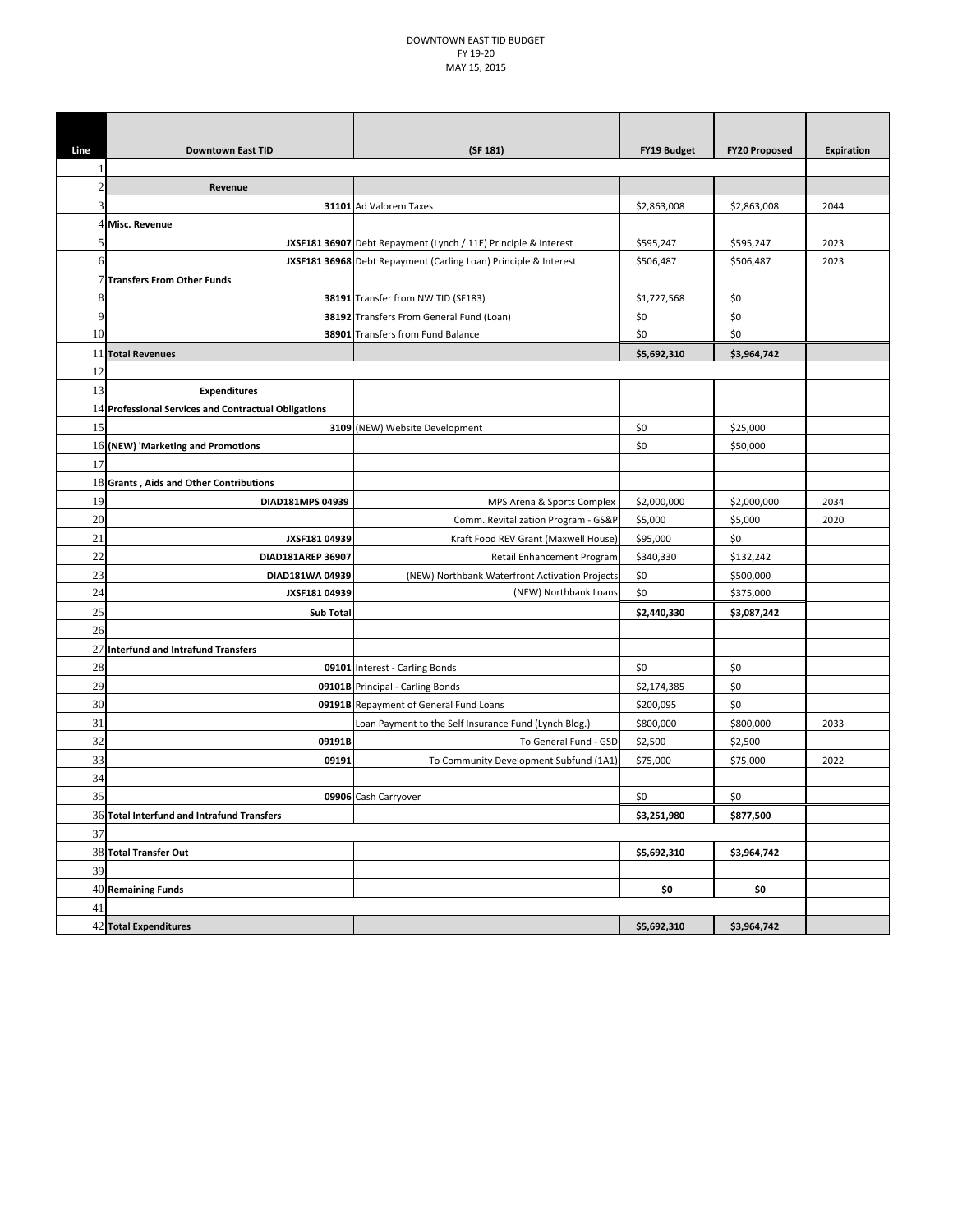# ATTACHMENT B

### NORTHWEST

# TAX INCREMENT BUDGET FY 19-20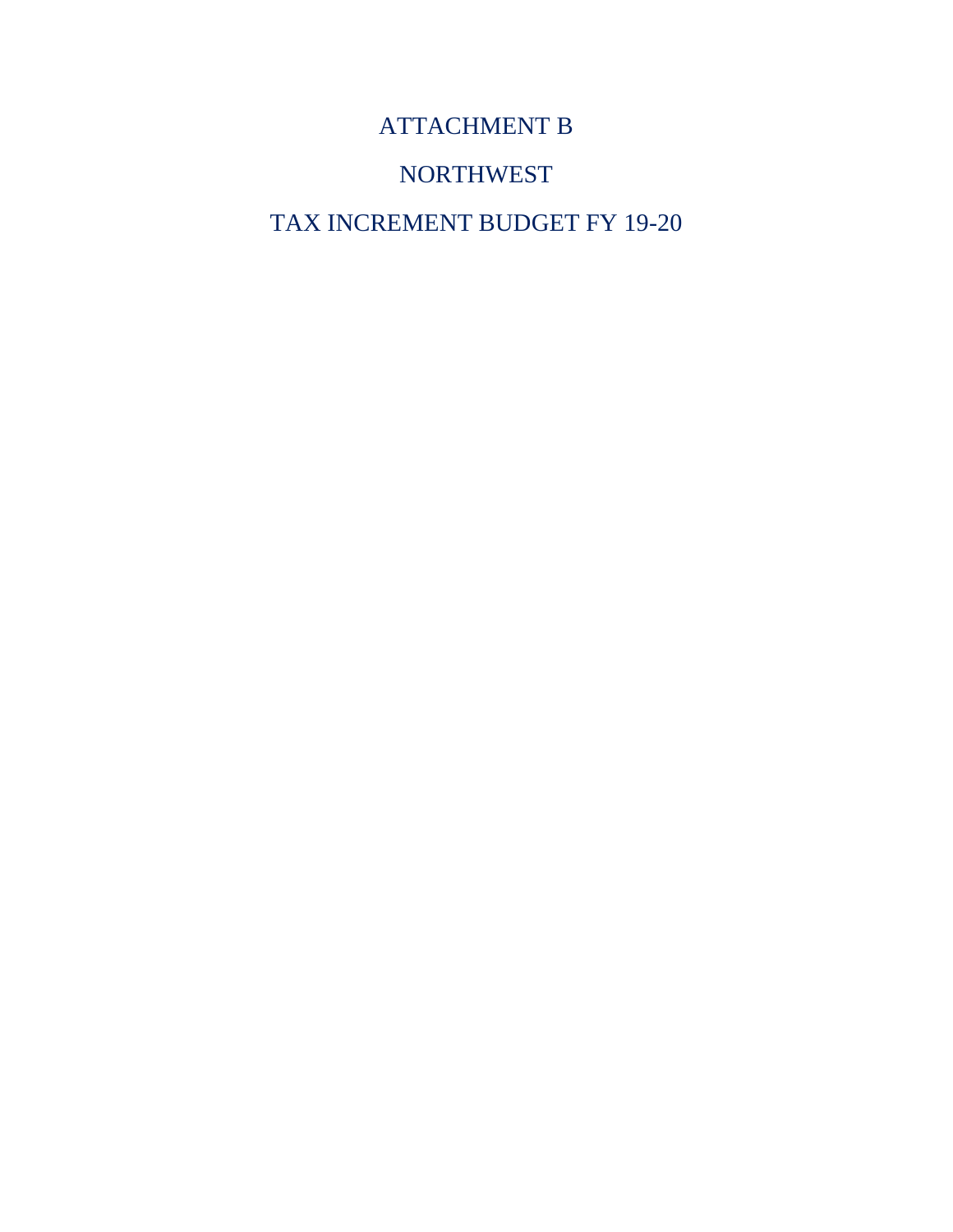#### NORTHWEST TID BUDGET FY 19‐20 MAY 15, 2019

| Line<br>North West TID (SF 183)<br><b>FY19 Budget</b><br><b>FY20 Proposed</b><br><b>Expires</b><br>2041<br>Revenue<br>2<br>31101 Ad Valorem Taxes<br>\$5,210,436<br>\$5,210,436<br>3<br>\$0<br>38901 Transfers from Fund Balance<br>\$0<br>4<br>\$0<br>\$0<br>5<br>38191 Interfund Transfers In<br>\$0<br>\$0<br>6<br>38192 Intrafund Transfer In<br>7 Total Revenues<br>\$5,210,436<br>\$5,210,436<br>8<br>9<br><b>Expenditures</b><br>10 Other Operating Expenses<br>11<br>03109 Professional Services<br>\$0<br>\$0<br>12<br>\$0<br>\$200,000<br>(NEW) Downtown Parks Master Plan<br>13<br>\$0<br>Website Development<br>\$26,782<br>\$0<br>14 Total Other Operating Expenses<br>\$0<br>15<br>\$0<br>16 (NEW) 'Marketing and Promotions<br>\$50,000<br>17 Grants, Aids and Contributions<br>18<br>\$2,200,000<br>\$2,200,000<br>2034<br>DIAD183MPS 04939<br>MPS Urban Core Garage (Courthouse) |  |
|---------------------------------------------------------------------------------------------------------------------------------------------------------------------------------------------------------------------------------------------------------------------------------------------------------------------------------------------------------------------------------------------------------------------------------------------------------------------------------------------------------------------------------------------------------------------------------------------------------------------------------------------------------------------------------------------------------------------------------------------------------------------------------------------------------------------------------------------------------------------------------------------------|--|
|                                                                                                                                                                                                                                                                                                                                                                                                                                                                                                                                                                                                                                                                                                                                                                                                                                                                                                   |  |
|                                                                                                                                                                                                                                                                                                                                                                                                                                                                                                                                                                                                                                                                                                                                                                                                                                                                                                   |  |
|                                                                                                                                                                                                                                                                                                                                                                                                                                                                                                                                                                                                                                                                                                                                                                                                                                                                                                   |  |
|                                                                                                                                                                                                                                                                                                                                                                                                                                                                                                                                                                                                                                                                                                                                                                                                                                                                                                   |  |
|                                                                                                                                                                                                                                                                                                                                                                                                                                                                                                                                                                                                                                                                                                                                                                                                                                                                                                   |  |
|                                                                                                                                                                                                                                                                                                                                                                                                                                                                                                                                                                                                                                                                                                                                                                                                                                                                                                   |  |
|                                                                                                                                                                                                                                                                                                                                                                                                                                                                                                                                                                                                                                                                                                                                                                                                                                                                                                   |  |
|                                                                                                                                                                                                                                                                                                                                                                                                                                                                                                                                                                                                                                                                                                                                                                                                                                                                                                   |  |
|                                                                                                                                                                                                                                                                                                                                                                                                                                                                                                                                                                                                                                                                                                                                                                                                                                                                                                   |  |
|                                                                                                                                                                                                                                                                                                                                                                                                                                                                                                                                                                                                                                                                                                                                                                                                                                                                                                   |  |
|                                                                                                                                                                                                                                                                                                                                                                                                                                                                                                                                                                                                                                                                                                                                                                                                                                                                                                   |  |
|                                                                                                                                                                                                                                                                                                                                                                                                                                                                                                                                                                                                                                                                                                                                                                                                                                                                                                   |  |
|                                                                                                                                                                                                                                                                                                                                                                                                                                                                                                                                                                                                                                                                                                                                                                                                                                                                                                   |  |
|                                                                                                                                                                                                                                                                                                                                                                                                                                                                                                                                                                                                                                                                                                                                                                                                                                                                                                   |  |
|                                                                                                                                                                                                                                                                                                                                                                                                                                                                                                                                                                                                                                                                                                                                                                                                                                                                                                   |  |
|                                                                                                                                                                                                                                                                                                                                                                                                                                                                                                                                                                                                                                                                                                                                                                                                                                                                                                   |  |
|                                                                                                                                                                                                                                                                                                                                                                                                                                                                                                                                                                                                                                                                                                                                                                                                                                                                                                   |  |
|                                                                                                                                                                                                                                                                                                                                                                                                                                                                                                                                                                                                                                                                                                                                                                                                                                                                                                   |  |
|                                                                                                                                                                                                                                                                                                                                                                                                                                                                                                                                                                                                                                                                                                                                                                                                                                                                                                   |  |
| 19<br>JTA /Fidelity Parking Lease<br>\$13,494<br>\$13,494<br>Unknown                                                                                                                                                                                                                                                                                                                                                                                                                                                                                                                                                                                                                                                                                                                                                                                                                              |  |
| \$360,000<br>20<br>JXSF183 04939<br>Hall Mark REV Grant (220 Riverside)<br>\$372,960<br>2036                                                                                                                                                                                                                                                                                                                                                                                                                                                                                                                                                                                                                                                                                                                                                                                                      |  |
| 21<br>JXSF183 04939<br>Pope & Land REV Grant (Brooklyn Riverside Apts.)<br>\$325,000<br>\$336,700<br>2036                                                                                                                                                                                                                                                                                                                                                                                                                                                                                                                                                                                                                                                                                                                                                                                         |  |
| 22<br>\$0<br>JXSF183 04939<br>Lofts at Jefferson Station REV Grant<br>\$158,000<br>2035                                                                                                                                                                                                                                                                                                                                                                                                                                                                                                                                                                                                                                                                                                                                                                                                           |  |
| 23<br>DIAD183REP 09995<br>\$581,874<br>\$175,000<br>Expanded REP program                                                                                                                                                                                                                                                                                                                                                                                                                                                                                                                                                                                                                                                                                                                                                                                                                          |  |
| 24<br>\$0<br>(NEW) Northbank Capital Projects<br>\$1,100,000                                                                                                                                                                                                                                                                                                                                                                                                                                                                                                                                                                                                                                                                                                                                                                                                                                      |  |
| 25<br>\$0<br>JXSF183 04939<br>(NEW) Northbank Loans<br>\$575,000                                                                                                                                                                                                                                                                                                                                                                                                                                                                                                                                                                                                                                                                                                                                                                                                                                  |  |
| 26 Interfund and Intrafund Transfers                                                                                                                                                                                                                                                                                                                                                                                                                                                                                                                                                                                                                                                                                                                                                                                                                                                              |  |
| 09101 Interest - Bonds<br>\$0<br>27<br>\$0                                                                                                                                                                                                                                                                                                                                                                                                                                                                                                                                                                                                                                                                                                                                                                                                                                                        |  |
| 09101B Principal - Bonds<br>\$0<br>\$0<br>28                                                                                                                                                                                                                                                                                                                                                                                                                                                                                                                                                                                                                                                                                                                                                                                                                                                      |  |
| 29<br>09191 Interfund Transfer Out                                                                                                                                                                                                                                                                                                                                                                                                                                                                                                                                                                                                                                                                                                                                                                                                                                                                |  |
| 30<br>To General Fund - GSD<br>\$2,500<br>\$2,500                                                                                                                                                                                                                                                                                                                                                                                                                                                                                                                                                                                                                                                                                                                                                                                                                                                 |  |
| 31<br>09192 Intrafund Transfer Out                                                                                                                                                                                                                                                                                                                                                                                                                                                                                                                                                                                                                                                                                                                                                                                                                                                                |  |
| To Downtown East TID (SF 181))<br>32<br>\$0<br>\$1,727,568                                                                                                                                                                                                                                                                                                                                                                                                                                                                                                                                                                                                                                                                                                                                                                                                                                        |  |
| 33 Total Interfund and Intrafund Transfers<br>\$1,730,068<br>\$2,500                                                                                                                                                                                                                                                                                                                                                                                                                                                                                                                                                                                                                                                                                                                                                                                                                              |  |
| 34                                                                                                                                                                                                                                                                                                                                                                                                                                                                                                                                                                                                                                                                                                                                                                                                                                                                                                |  |
| 35<br>09906 Cash Carryover<br>\$0<br>\$0                                                                                                                                                                                                                                                                                                                                                                                                                                                                                                                                                                                                                                                                                                                                                                                                                                                          |  |
| 36 Total Transfer Out<br>\$5,210,436<br>\$5,210,436                                                                                                                                                                                                                                                                                                                                                                                                                                                                                                                                                                                                                                                                                                                                                                                                                                               |  |
| 37                                                                                                                                                                                                                                                                                                                                                                                                                                                                                                                                                                                                                                                                                                                                                                                                                                                                                                |  |
| 38 Remaining Funds<br>\$0<br>\$0                                                                                                                                                                                                                                                                                                                                                                                                                                                                                                                                                                                                                                                                                                                                                                                                                                                                  |  |
| 39                                                                                                                                                                                                                                                                                                                                                                                                                                                                                                                                                                                                                                                                                                                                                                                                                                                                                                |  |
| 40 Total Expenditures<br>\$5,210,436<br>\$5,210,436                                                                                                                                                                                                                                                                                                                                                                                                                                                                                                                                                                                                                                                                                                                                                                                                                                               |  |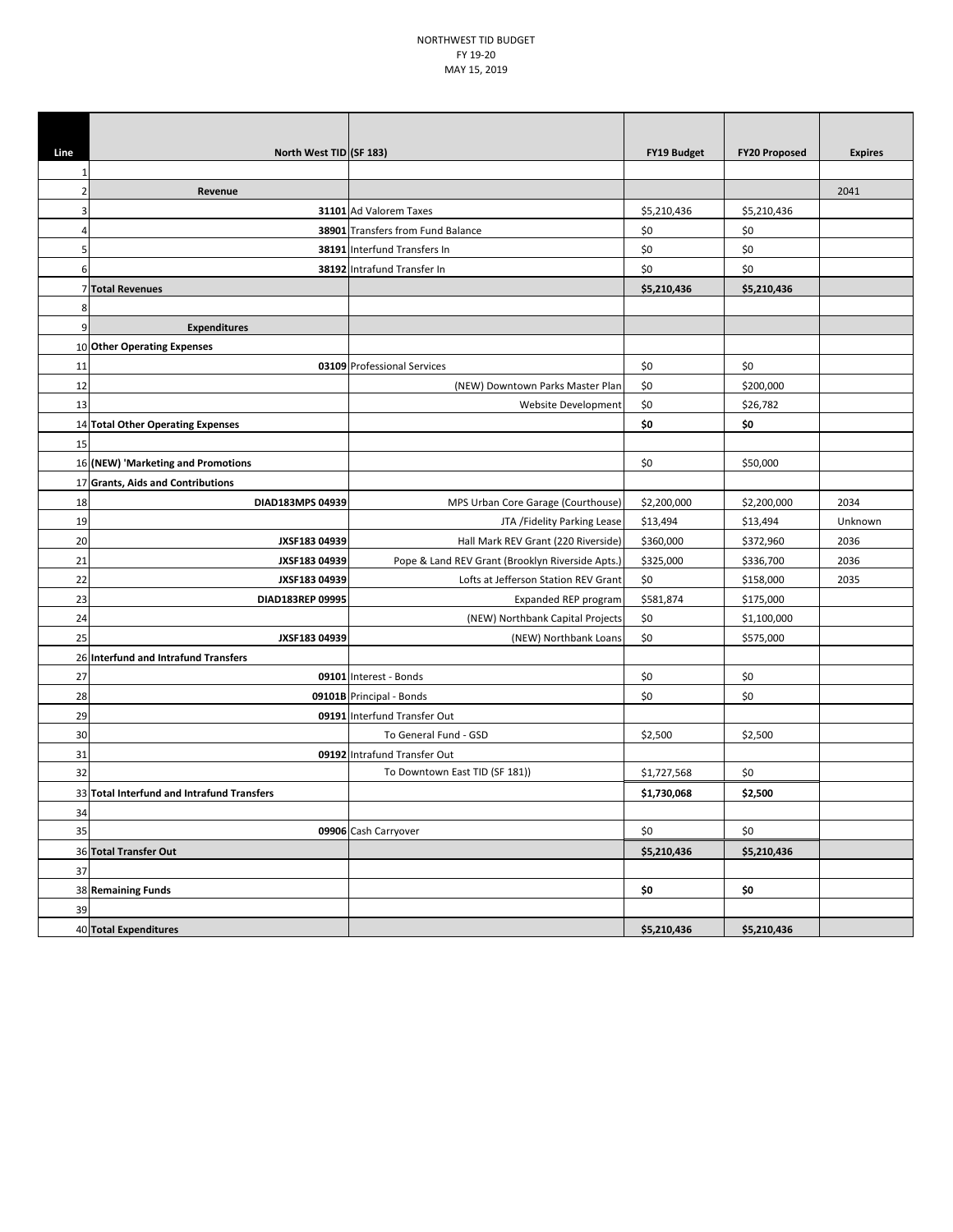ATTACHMENT C

### **SOUTHSIDE**

TAX INCREMENT BUDGET FY 19-20